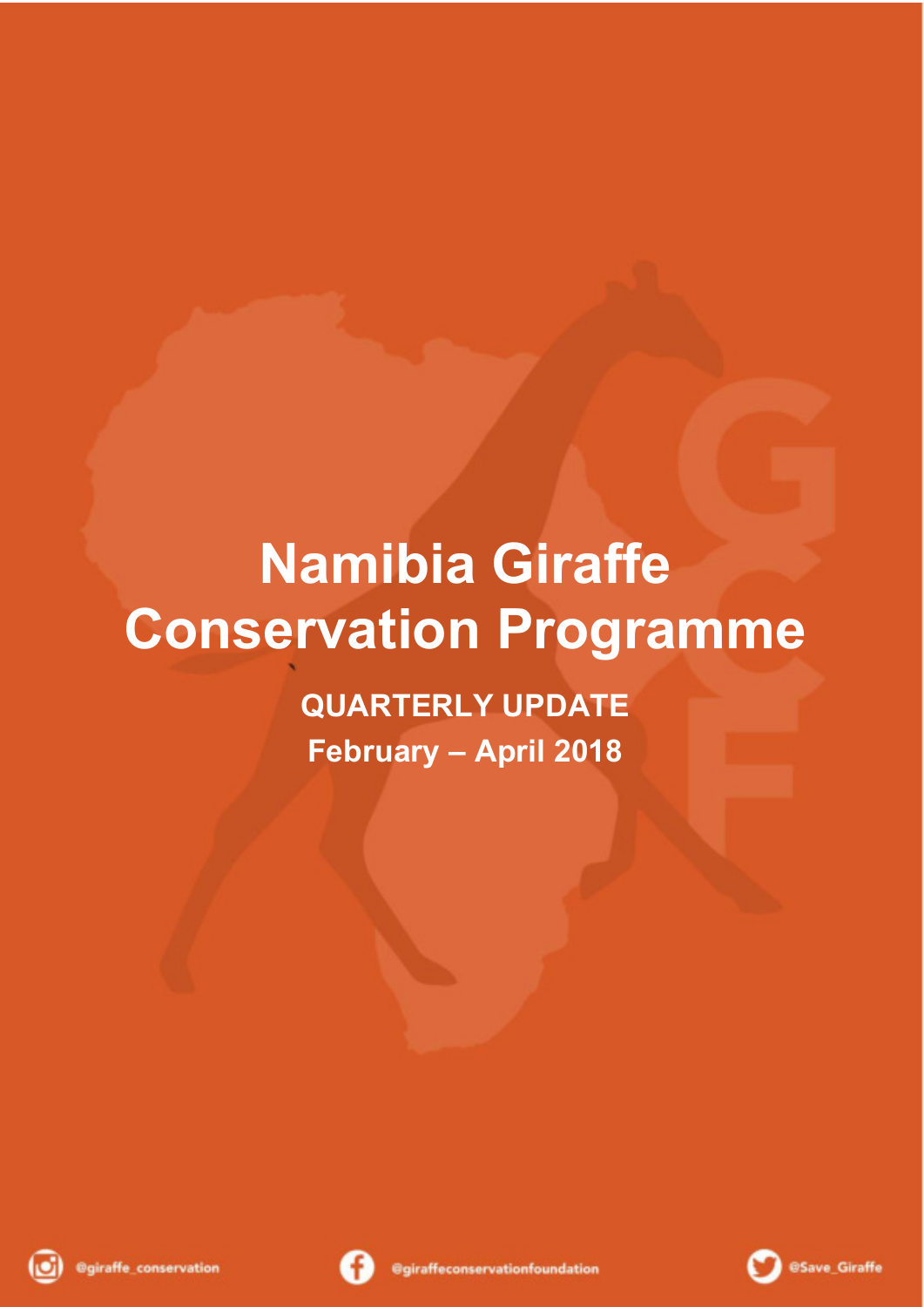

At our home base in Namibia, the Giraffe Conservation Foundation (GCF) runs a comprehensive programme across the country with a focus on giraffe conservation research and environmental education. While this report focuses on the conservation side, you can read more about the environmental education programme in the regular KEEP Update reports online at https://giraffeconservation.org/programmes/keep/.

The past few months have seen some exciting developments in our Northwest Namibia Programme, as well as a continuation of our countrywide giraffe assessments. If you follow our updates regularly, you might want to skip forward to the brand-new updates and give the background information a miss, but you might also find some interesting information that you were not aware of.

#### Background

In partnership with University College Cork (UCD, Ireland) and the Namibian University of Science and Technology (NUST), GCF's Northwest Namibia Programme focuses on monitoring and supporting the long-term conservation and research of Namibia's desert-dwelling giraffe.

These giraffe roam throughout the northern Namib Desert in the country's northwest. Our



work focuses on the ephemeral Hoanib and Hoarusib Rivers and covers an area of approx. 4,500km $^{\rm 2}$ . The area extends from communal conservancies in the east (which support both wildlife and domestic livestock) into the Skeleton Coast National Park bordered by the Atlantic Ocean to the west.

With only a few millimetres of annual rainfall, the programme area is arid to hyper-arid and the wildlife is well adapted to this harsh environment. However, these conditions mean that many species survive at the very edge of their adaptive abilities and as such the ecosystem is fragile and easily disrupted. Grazing for cattle and other livestock, increasing tourism in the region and historical poaching have led to some degradation of the environment and its wildlife. Nevertheless, it remains one of the most beautiful and remote refuges for Africa's remaining mega-fauna.

In this stark landscape of dunes and dry riverbeds, along with elephant, black rhino, lion, cheetah and numerous other species, live the desert-dwelling Angolan giraffe (Giraffa giraffa angolensis) – a subspecies of the Southern giraffe (G. giraffa). GCF's long-term giraffe conservation programme here

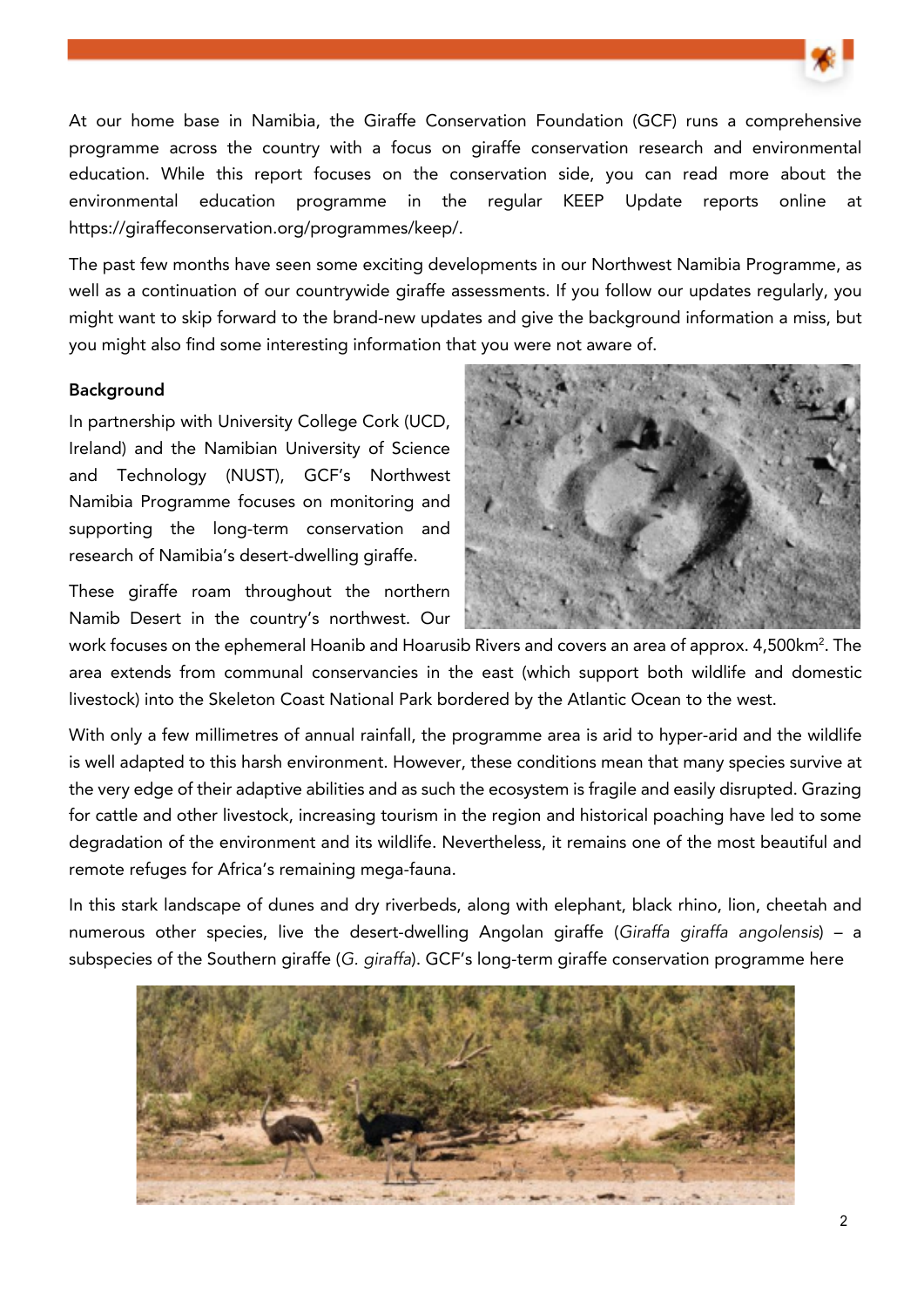offers a unique and valuable opportunity to better understand this subspecies and, through what we learn, provide conservation and management support for other giraffe populations throughout Africa.

In addition to this long-term conservation research, we recently initiated a country-wide assessment of giraffe. In this exciting new programme, we work closely with government and private land-owners throughout Namibia to better understand the numbers and population dynamics of giraffe in the country. By collaborating with partners, we not only determine giraffe numbers, but also increase education and awareness of giraffe conservation in Namibia and Africa-wide.

## Ongoing fieldwork

Over the past three months we have continued to gather a wide range of data on the giraffe population, including individual records for each giraffe, observational data on herd composition, genetic biopsy sampling, range and movements, weather, browse, and vegetation including remote sensing of vegetation indices and groundtruthing of vegetation phenology. In terms of population data, we are also thrilled to



report that we have recorded five new births since our last report!

The wealth of data we are collecting is due in no small part to the contributions of those that support the project both here in Namibia and all around the world. One special aspect of our work is being able to offer opportunities to people from all over the globe who are passionate about getting out into the field and want to get involved hands on.

Since February 2016, more than 20 conservation research fieldtrips were undertaken to our long-term programme area in northwestern Namibia. Most recently we were joined by Jordan Longtin (Blank Park Zoo) and were delighted to welcome Joan Stasica (Milwaukee Zoo) back to the desert for the second



time. We were also thrilled to have Andreas Fernbrant (Andreas Fernbrant Photography) with us to help document the research process. The photos in this report are some of the many great shots he has provided.

As most of these research trips are undertaken with a single vehicle, we can only offer very few spaces to join us in the field. However, if you are interested to join us on such a trip, please get in touch.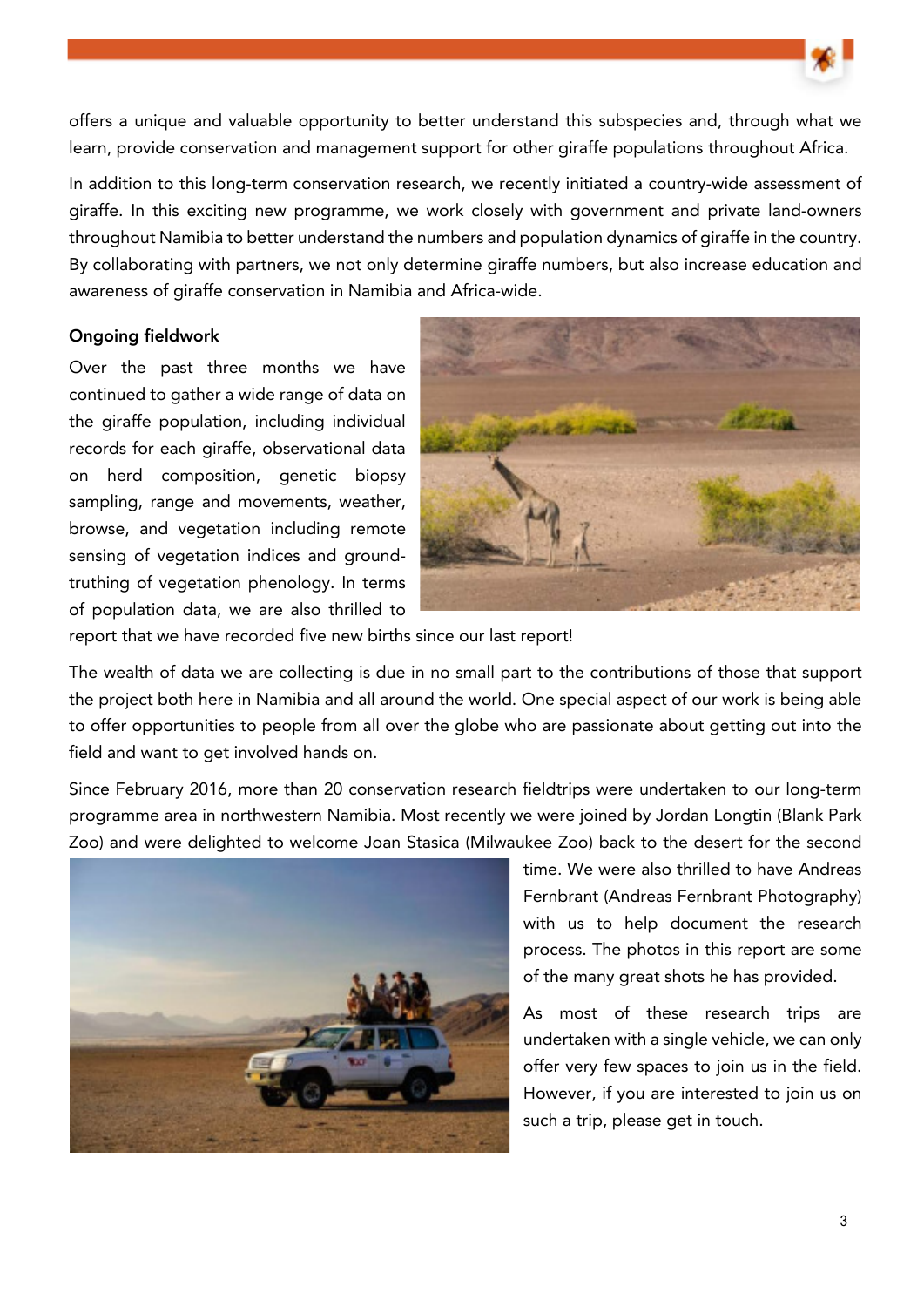While being in the field is our passion we are also very excited that the data is mounting and together with the research teams at UCD and the Senckenberg Biodiversity and Climate Research Centre we are beginning to see some interesting patterns emerge.

## GPS Satellite Data

After the first ever collaring of giraffe was undertaken in northwestern Namibia by GCF's Dr Julian Fennessy for his PhD research in 2003, we have started using a new design of giraffe collars in the programme area since 2016. The collar data will help us gain an in-depth understanding of where these giraffe move and also give us an indication why they move there. This is key information for us to better understand what aspects of the giraffe's habitat are crucial to protect. Armed with this information we are in a position to identify the key



corridors and habitats that these giraffe use and can inform governments and communities about how best to legislate in favour of their protection.

The most basic use of this data is to simply observe where the giraffe go. Already we are finding surprising results as we watch their coloured icons marching across the screen on Google Earth. We are seeing that these giraffe sometime move long distances in a day (sometimes up to 40km through rocky outcrops and gravel plains) but also often spend weeks on end in the same few square kilometres. We are watching male giraffe strike off into the mountains and presuming that they are searching for females. Yet we also see similar behaviours from one of our younger females who has travelled 100km north of her original location over the past few months. In the map the pink dots mark this female giraffe's original location, while the black dots show her movements over the past fortnight.

These observations are extremely interesting and already shed much light on how the giraffe use their environment. What remains to be revealed however is why. For example, the area that the female giraffe traversed (see map) is arid, waterless and supports less vegetation than the area she moved from. Why



then did she decide to go there? What has triggered her decision? What are the ecological drivers of their movements? Are these movements seasonal? Do they relate to the age or sex of the giraffe? These are all crucial questions and questions which we can begin to answer by harnessing some statistical tools that allow us to look deeper into the spatial data we collect. We are currently building the statistical models necessary to do this, whilst also collecting a wealth of additional data.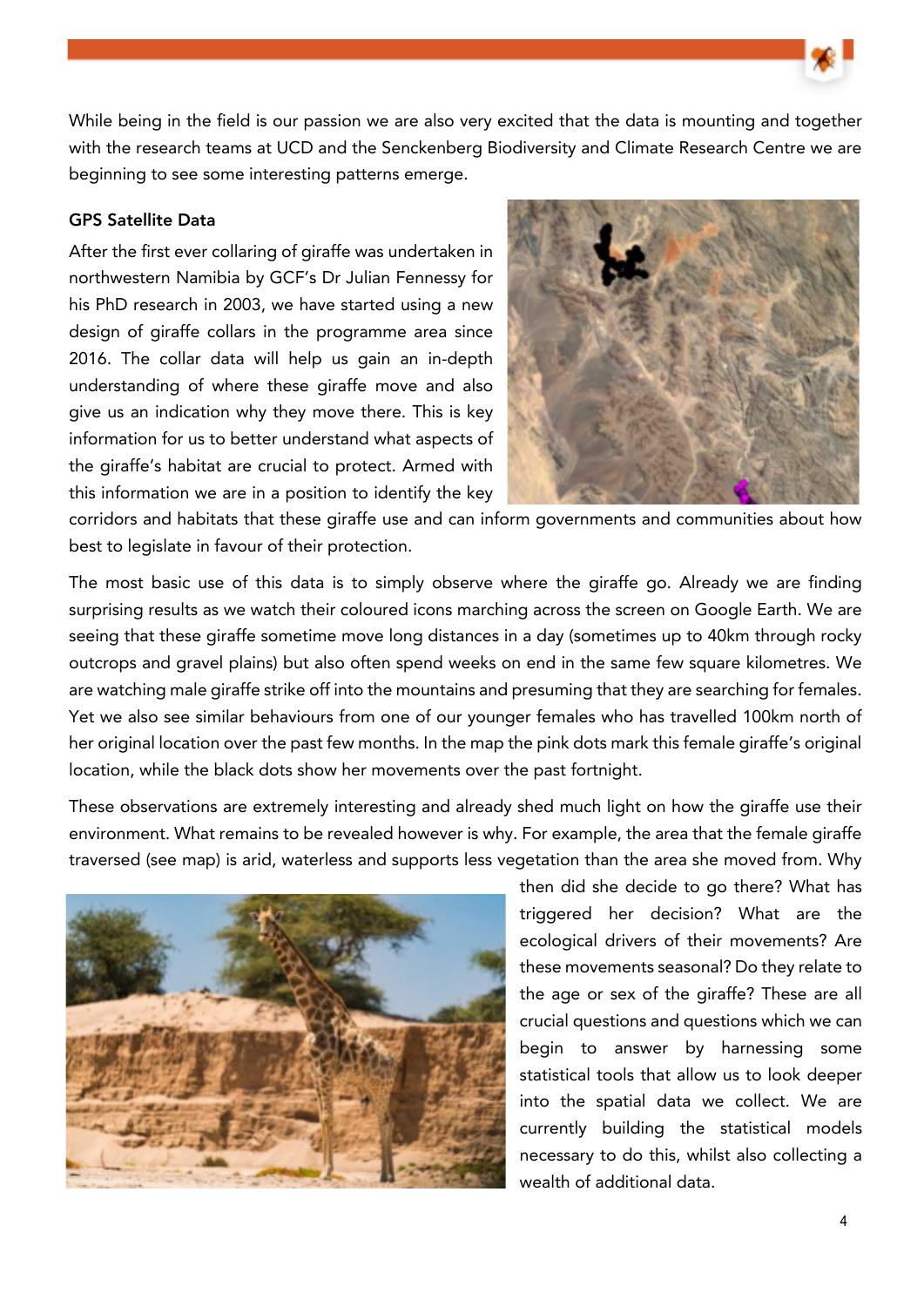#### Activity Rhythms

While we are patiently working on gathering enough data to run these models we are also exploring some other questions. One such question is: how do giraffe adapt to the extreme heat of the desert in terms of their browsing strategies? For example, do giraffe choose to expend their energy during the cooler hours of the day, and if so, does their activity peak at different times of the day depending on the season?



Our preliminary results (see figures above) suggest that this is the case, and that giraffe tend to browse during cooler hours and rest during warmer periods. This is interesting as it seems that the giraffe are adapting their movement and activity rhythms according to temperature fluctuations across seasons. We have plenty more work to do to finalise this analysis, but it is an exciting discovery as it shows how well adapted this species is to its desert home. It also has substantial conservation relevance as, if giraffe have strong activity patterns at certain times of the year, then human disturbance of such activity at crucial times could negatively impact the welfare of the population.

#### Static Tests and Development of GPS Satellite Units

In the last report we mentioned the loss of a number of our new GPS satellite units from male giraffe due to giraffe 'necking' behaviours. Since then we have worked with our partners to design a new reinforced structure for the 'ossi units'. These new reinforced units are now ready to go and we are looking forward to an exciting collaring trip in July to test these new units in the field.

Always on the lookout for ways to monitor and

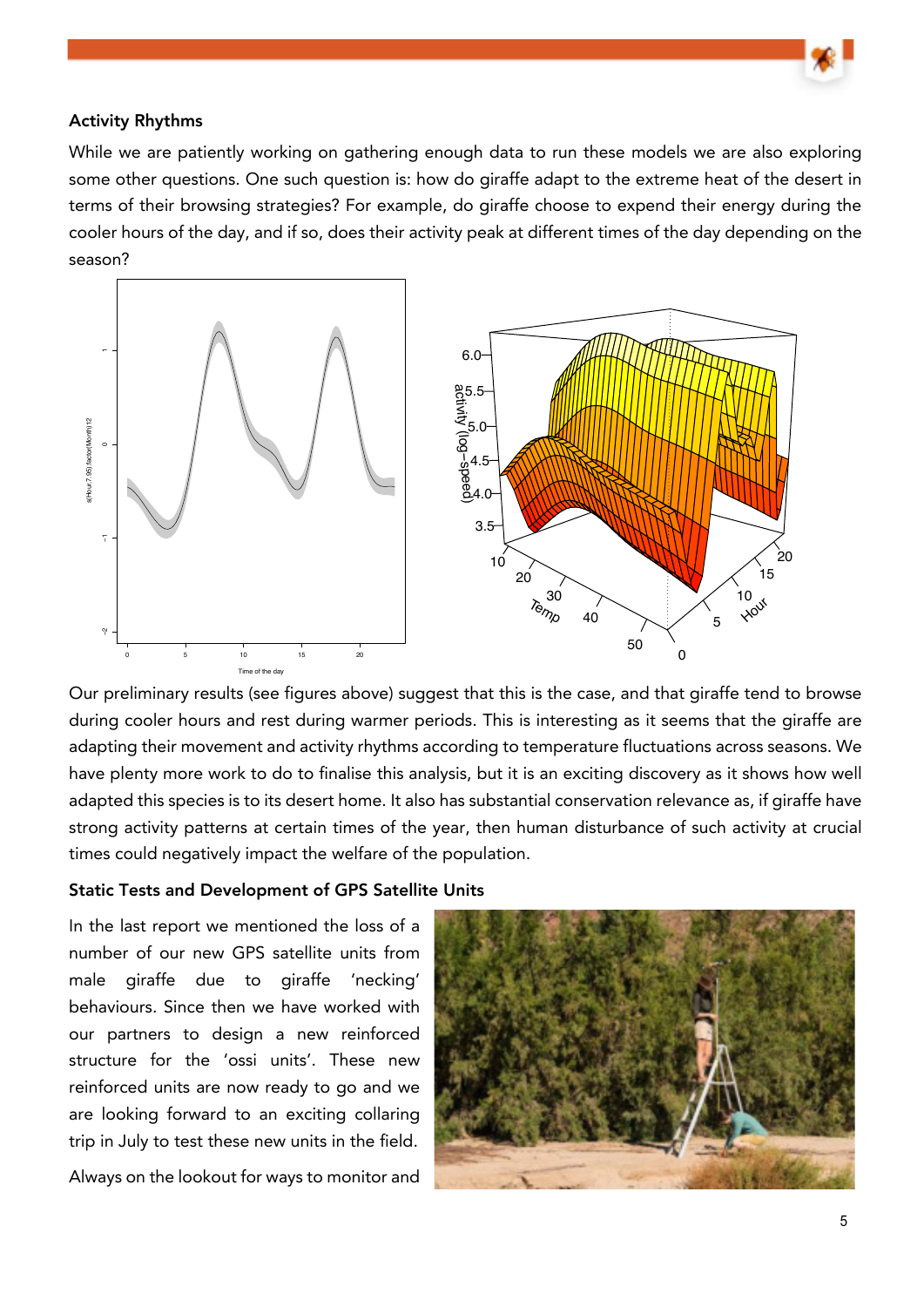improve the quality of the data, we have also been busy running tests on the GPS satellite units in the study area. Such tests enable us to see whether aspects such as cloud cover, canopy cover or geology might affect the satellite readings at different times. We had good fun last month collaring our 'fake giraffe' in the desert and leaving it for 24hr shifts in different locations to monitor the data quality!

### Country-wide Giraffe Assessment Update

At the same time, our roving research team has been busy surveying giraffe populations in other parts of the country. The team has visited a number of National Parks and private properties to conduct surveys, develop identification files and also educate land owners and managers about giraffe and their conservation. The overall aim is to get a better understanding of giraffe numbers and population dynamics throughout



Namibia and ultimately inform giraffe conservation and management both in Namibia and Africa-wide. With scattered good rains over the past few months it has been fascinating to observe various behavioural changes in the giraffe as they adapt to food changes in their environment. Properties with mountains saw most of the giraffe heading there to feast on the trees that thrived after the rains. For each property a survey report is prepared, which includes herd size and composition, age and sex, GPS location etc. Individual photo IDs are also provided in a booklet form to each property owner or manager, which can then be used as a giraffe management tool. In most cases the GCF team also provides additional training to local guides, rangers or property staff in giraffe surveying techniques and report writing.

All data is inputted into GiraffeSpotter, an exciting new software programme that will eventually allow for individual identification of giraffe and tracking of their movements over time. GiraffeSpotter is used by many researchers and property managers but is also a citizen science tool to help with giraffe



conservation throughout Africa. GiraffeSpotter uses elaborate facial recognition algorithms to recognise individual giraffe spot patterns. As each giraffe has a unique spot pattern (similar to a human fingerprint) which does not change over its lifetime the programme will eventually allow for 'Joe Public' to upload giraffe photos and add to the information collated for individual giraffe – stay tuned on this exciting online conservation tool.